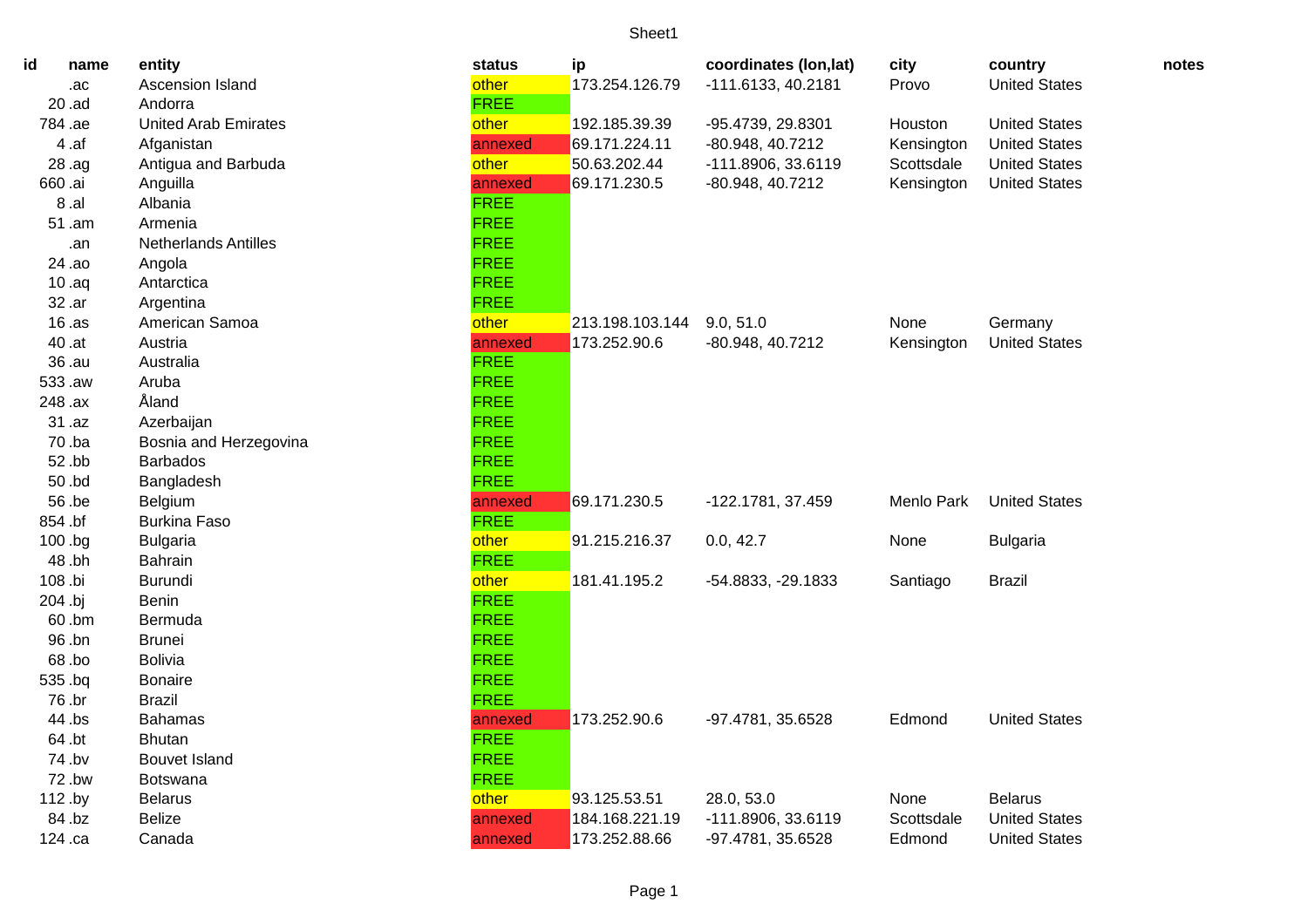| 166.cc  | Cocos (Keeling) islands               | <b>FREE</b> |               |                   |            |                      |
|---------|---------------------------------------|-------------|---------------|-------------------|------------|----------------------|
| 180.cd  | Democratic Republic of the Congo      | <b>FREE</b> |               |                   |            |                      |
| 140.cf  | Central African Republic              | <b>FREE</b> |               |                   |            |                      |
| 178.cg  | Republic of the Congo                 | annexed     | 69.171.242.11 | -80.948, 40.7212  | Kensington | <b>United States</b> |
| 756.ch  | Switzerland                           | <b>FREE</b> |               |                   |            |                      |
| 384.ci  | Cote d'Ivoire                         | other       | 74.54.233.78  | -95.367, 29.7523  | Houston    | <b>United States</b> |
| 184.ck  | Cook Islands                          | <b>FREE</b> |               |                   |            |                      |
| 152.cl  | Chile                                 | annexed     | 69.171.230.5  | -97.4781, 35.6528 | Edmond     | <b>United States</b> |
| 120.cm  | Cameroon                              | other       | 85.25.199.30  | 9.0, 51.0         | None       | Germany              |
| 156.cn  | People's Republic of China            | annexed     | 69.63.178.11  | -122.1781, 37.459 | Menlo Park | <b>United States</b> |
| 170.co  | Colombia                              | annexed     | 69.171.230.5  | -97.4781, 35.6528 | Edmond     | <b>United States</b> |
| 188.cr  | Costa Rica                            | annexed     | 69.171.229.11 | -122.1781, 37.459 | Menlo Park | <b>United States</b> |
| 192.cu  | Cuba                                  | <b>FREE</b> |               |                   |            |                      |
| 132.cv  | Cape Verde                            | <b>FREE</b> |               |                   |            |                      |
| 531.cw  | Curacao                               | <b>FREE</b> |               |                   |            |                      |
| 162.cx  | Christmas Island                      | <b>FREE</b> |               |                   |            |                      |
| 196.cy  | Cyprus                                | <b>FREE</b> |               |                   |            |                      |
| 203.cz  | Czech republic                        | annexed     | 66.220.149.11 | -122.1781, 37.459 | Menlo Park | <b>United States</b> |
| 276.de  | Germany                               | annexed     | 66.220.156.2  | -97.4781, 35.6528 | Edmond     | <b>United States</b> |
| 262.dj  | Djibouti                              | other       | 85.233.160.24 | $-0.13, 51.5$     | None       | United Kingdom       |
| 208.dk  | <b>Denmark</b>                        | annexed     | 69.171.230.5  | -97.4781, 35.6528 | Edmond     | <b>United States</b> |
| 212.dm  | Dominica                              | annexed     | 69.171.229.11 | -122.1781, 37.459 | Menlo Park | <b>United States</b> |
| 214.do  | Dominican Republic                    | <b>FREE</b> |               |                   |            |                      |
| 12.dz   | Algeria                               | <b>FREE</b> |               |                   |            |                      |
| 218.ec  | Ecuador                               | <b>FREE</b> |               |                   |            |                      |
| 233.ee  | Estonia                               | <b>FREE</b> |               |                   |            |                      |
| 818.eg  | Egypt                                 | <b>FREE</b> |               |                   |            |                      |
| 724.es  | Spain                                 | annexed     | 69.171.230.5  | -97.4781, 35.6528 | Edmond     | <b>United States</b> |
| 231 .et | Ethiopia                              | <b>FREE</b> |               |                   |            |                      |
| .eu     | Europe                                | annexed     | 69.63.178.11  | -122.1781, 37.459 | Menlo Park | <b>United States</b> |
| 246 .fi | Finland                               | annexed     | 69.171.242.11 | -122.1781, 37.459 | Menlo Park | <b>United States</b> |
| 242 .fj | Fiji                                  | <b>FREE</b> |               |                   |            |                      |
| 238.fk  | <b>Falkland Islands</b>               | <b>FREE</b> |               |                   |            |                      |
| 583.fm  | <b>Federated States of Micronesia</b> | annexed     | 66.220.158.11 | -80.948, 40.7212  | Kensington | <b>United States</b> |
| 234.fo  | Faroe Islands                         | <b>FREE</b> |               |                   |            |                      |
| 250.fr  | France                                | annexed     | 173.252.88.66 | -97.4781, 35.6528 | Edmond     | <b>United States</b> |
| 266.ga  | Gabon                                 | <b>FREE</b> |               |                   |            |                      |
| 308.gd  | Grenada                               | other       | 185.28.20.238 | $-97.0, 38.0$     | None       | <b>United States</b> |
| 268.ge  | Georgia                               | <b>FREE</b> |               |                   |            |                      |
| 254.gf  | French Guiana                         | <b>FREE</b> |               |                   |            |                      |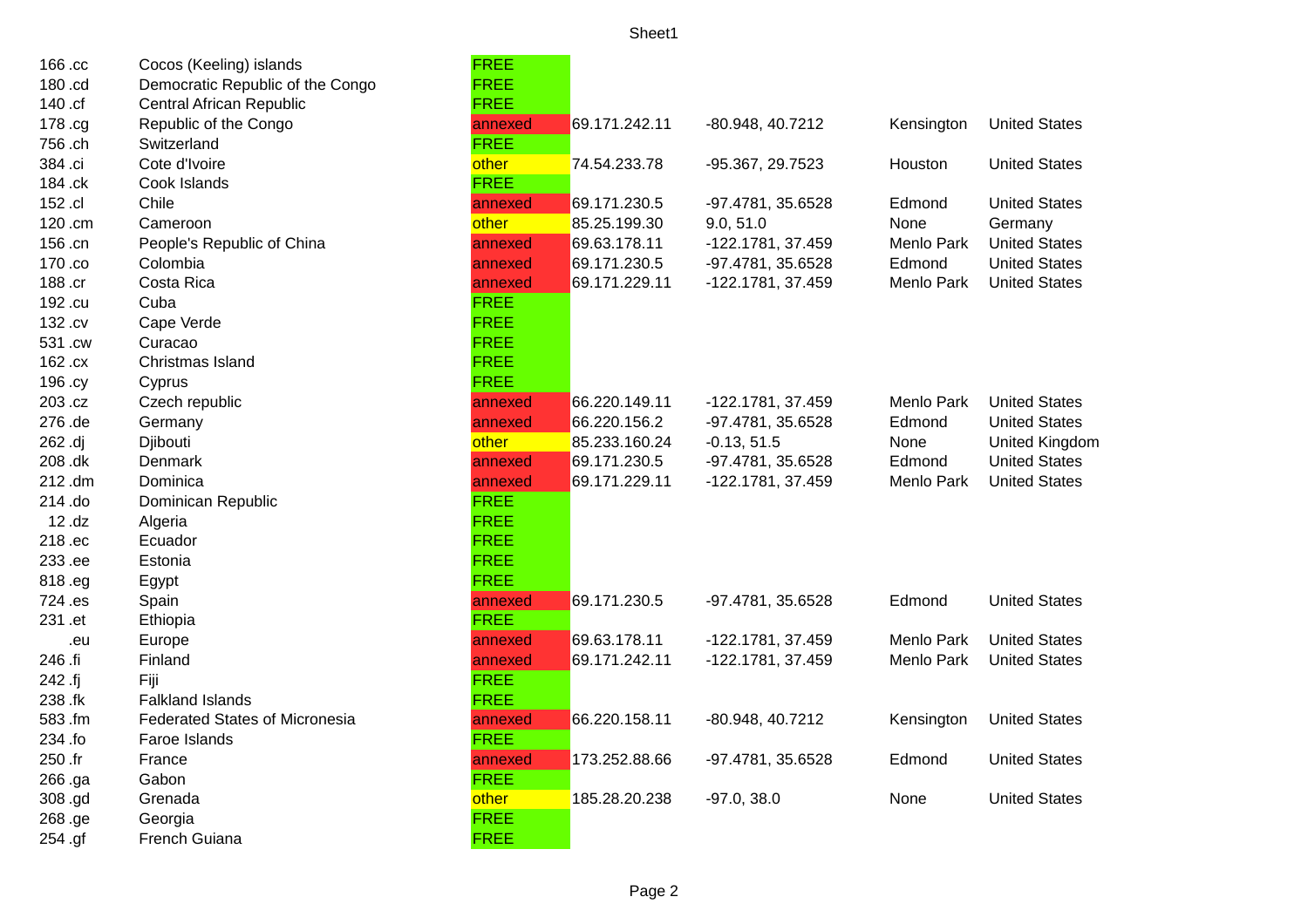| 831.gg  | Guernsey                                    | annexed     | 69.171.242.11 | -80.948, 40.7212   | Kensington        | <b>United States</b> |
|---------|---------------------------------------------|-------------|---------------|--------------------|-------------------|----------------------|
| 288.gh  | Ghana                                       | <b>FREE</b> |               |                    |                   |                      |
| 292.gi  | Gibraltar                                   | <b>FREE</b> |               |                    |                   |                      |
| 304.gl  | Greenland                                   | annexed     | 69.171.224.11 | -80.948, 40.7212   | Kensington        | <b>United States</b> |
| 270.gm  | The Gambia                                  | <b>FREE</b> |               |                    |                   |                      |
| 324.gn  | Guinea                                      | <b>FREE</b> |               |                    |                   |                      |
| 312.gp  | Guadeloupe                                  | annexed     | 66.220.149.11 | -122.1781, 37.459  | <b>Menlo Park</b> | <b>United States</b> |
| 226.gq  | <b>Equatorial Guinea</b>                    | <b>FREE</b> |               |                    |                   |                      |
| 300.gr  | Greece                                      | <b>FREE</b> |               |                    |                   |                      |
| 239.gs  | South Gorgia and the South Sandwich Islands | <b>FREE</b> |               |                    |                   |                      |
| 320.gt  | Guatemala                                   | <b>FREE</b> |               |                    |                   |                      |
| 316.gu  | Guam                                        | <b>FREE</b> |               |                    |                   |                      |
| 624.gw  | Guinea-Bissau                               | <b>FREE</b> |               |                    |                   |                      |
| 328.gy  | Guyana                                      | annexed     | 69.171.242.11 | -122.1781, 37.459  | Menlo Park        | <b>United States</b> |
| 344.hk  | Hong Kong                                   | annexed     | 69.63.176.140 | -122.1781, 37.459  | Menlo Park        | <b>United States</b> |
| 334.hm  | Heard Island and McDonald Islands           | <b>FREE</b> |               |                    |                   |                      |
| 340.hn  | Honduras                                    | annexed     | 69.171.230.5  | -122.1781, 37.459  | Menlo Park        | <b>United States</b> |
| 332.ht  | Haiti                                       | annexed     | 69.171.242.11 | -122.1781, 37.459  | Menlo Park        | <b>United States</b> |
| 348.hu  | Hungary                                     | annexed     | 66.220.158.11 | -122.1781, 37.459  | Menlo Park        | <b>United States</b> |
| 360.id  | Indonesia                                   | <b>FREE</b> |               |                    |                   |                      |
| 372.ie  | Ireland                                     | annexed     | 173.252.88.66 | -122.1781, 37.459  | Menlo Park        | <b>United States</b> |
| 376.il  | Israel                                      | <b>FREE</b> |               |                    |                   |                      |
| 833.im  | Isle of Man                                 | annexed     | 69.171.224.11 | -122.1781, 37.459  | Menlo Park        | <b>United States</b> |
| 356.in  | India                                       | annexed     | 173.252.120.6 | -97.4781, 35.6528  | Edmond            | <b>United States</b> |
| 86.io   | British Indian Ocean Territory              | unclear     | 69.64.147.242 | -122.1873, 47.6727 | Kirkland          | <b>United States</b> |
| 368.iq  | Iraq                                        | <b>FREE</b> |               |                    |                   |                      |
| 364.ir  | Iran                                        | <b>FREE</b> |               |                    |                   |                      |
| 352.is  | Iceland                                     | other       | 91.220.110.7  | $-18.0, 65.0$      | None              | Iceland              |
| 380.it  | Italy                                       | annexed     | 173.252.120.6 | -122.1781, 37.459  | Menlo Park        | <b>United States</b> |
| 832.je  | Jersey                                      | annexed     | 69.171.242.11 | -122.1781, 37.459  | Menlo Park        | <b>United States</b> |
| 388.jm  | Jamaica                                     | <b>FREE</b> |               |                    |                   |                      |
| 400.jo  | Jordan                                      | <b>FREE</b> |               |                    |                   |                      |
| 392.jp  | Japan                                       | annexed     | 69.171.230.5  | -97.4781, 35.6528  | Edmond            | <b>United States</b> |
| 404.ke  | Kenya                                       | <b>FREE</b> |               |                    |                   |                      |
| 417 .kg | Kyrgyzstan                                  | <b>FREE</b> |               |                    |                   |                      |
| 116.kh  | Cambodia                                    | <b>FREE</b> |               |                    |                   |                      |
| 296.ki  | Kiribati                                    | <b>FREE</b> |               |                    |                   |                      |
| 174.km  | Comoros                                     | <b>FREE</b> |               |                    |                   |                      |
| 659.kn  | Saint Kitts and Nevis                       | <b>FREE</b> |               |                    |                   |                      |
| 408.kp  | Democratic People's Republic of Korea       | <b>FREE</b> |               |                    |                   |                      |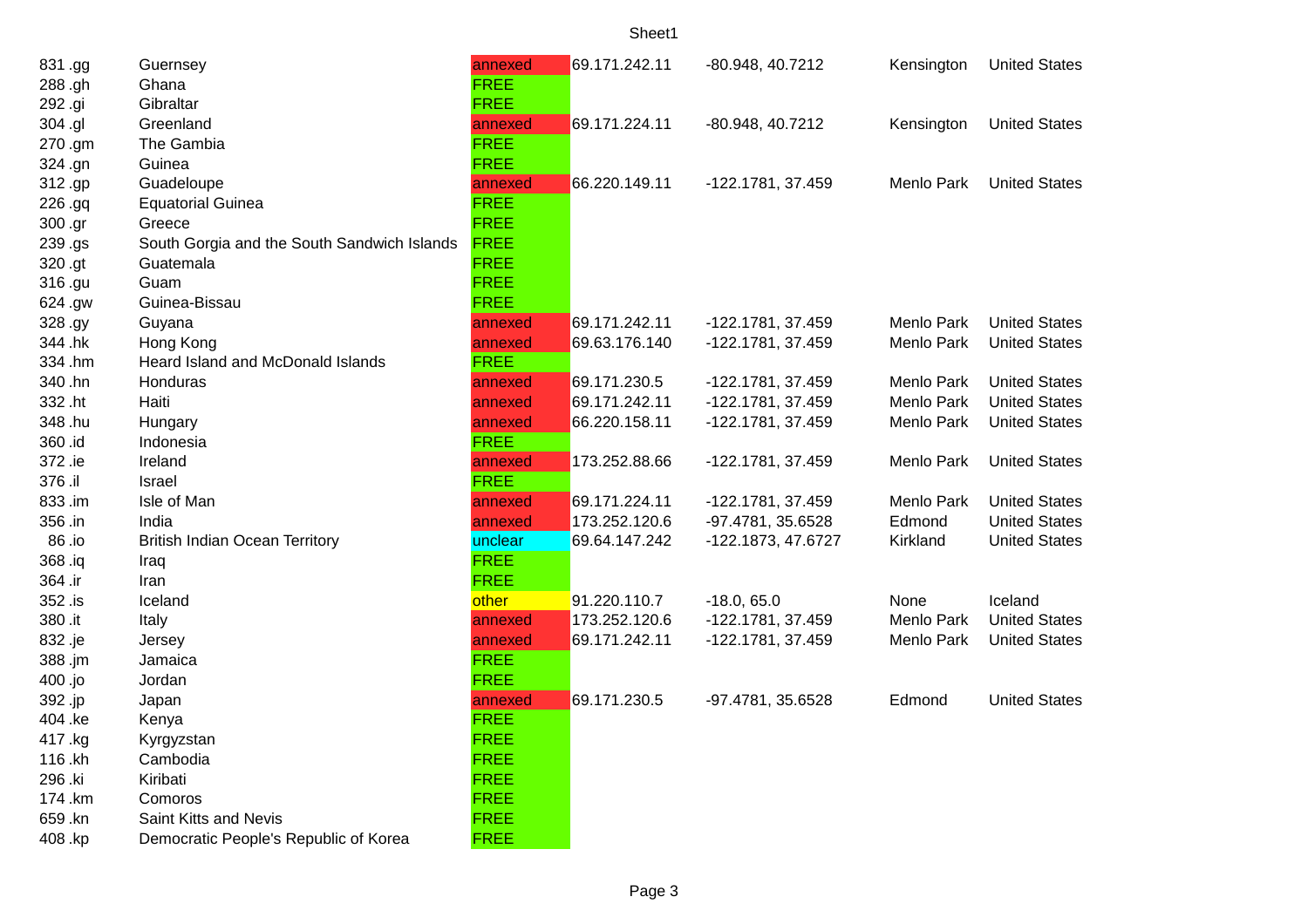| 410.kr  | Republic of Korea        | annexed     | 69.171.229.11   | -80.948, 40.7212  | Kensington  | <b>United States</b> |
|---------|--------------------------|-------------|-----------------|-------------------|-------------|----------------------|
| .krd    | Kurdistan                | <b>FREE</b> |                 |                   |             |                      |
| 414.kw  | Kuwait                   | <b>FREE</b> |                 |                   |             |                      |
| 136.ky  | Cayman Islands           | <b>FREE</b> |                 |                   |             |                      |
| 398.kz  | Kazakhstan               | <b>FREE</b> |                 |                   |             |                      |
| 418 .la | Laos                     | other       | 149.210.210.187 | $-4.9, 52.3667$   | None        | Netherlands          |
| 422.lb  | Lebanon                  | <b>FREE</b> |                 |                   |             |                      |
| 662.lc  | Saint Lucia              | other       | 69.61.43.150    | -90.3796, 38.4907 | Saint Louis | <b>United States</b> |
| 438.li  | Liechtenstein            | other       | 213.174.33.189  | 9.0, 51.0         | None        | Germany              |
| 144.lk  | Sri Lanka                | <b>FREE</b> |                 |                   |             |                      |
| 430.lr  | Liberia                  | <b>FREE</b> |                 |                   |             |                      |
| 426.ls  | Lesotho                  | <b>FREE</b> |                 |                   |             |                      |
| 440 .lt | Lithuania                | other       | 79.98.24.138    | 24.0, 56.0        | None        | Lithuania            |
| 442.lu  | Luxembourg               | <b>FREE</b> |                 |                   |             |                      |
| 428.lv  | Latvia                   | annexed     | 69.171.230.5    | -122.1781, 37.459 | Menlo Park  | <b>United States</b> |
| 434 .ly | Libya                    | annexed     | 66.220.149.11   | -122.1781, 37.459 | Menlo Park  | <b>United States</b> |
| 504.ma  | Morocco                  | <b>FREE</b> |                 |                   |             |                      |
| 492.mc  | Monaco                   | <b>FREE</b> |                 |                   |             |                      |
| 498.md  | Moldova                  | <b>FREE</b> |                 |                   |             |                      |
| 499.me  | Montenegro               | <b>FREE</b> |                 |                   |             |                      |
| 450.mg  | Madagascar               | unclear     | 192.95.26.185   | -73.5804, 45.5078 | Montreal    | Canada               |
| 584.mh  | Marshall Islands         | <b>FREE</b> |                 |                   |             |                      |
| 807.mk  | Macedonia                | <b>FREE</b> |                 |                   |             |                      |
| 466 .ml | Mali                     | other       | 46.137.118.69   | -6.2597, 53.3478  | None        | Ireland              |
| 496.mn  | Mongolia                 | <b>FREE</b> |                 |                   |             |                      |
| 446.mo  | Macau                    | <b>FREE</b> |                 |                   |             |                      |
| 580.mp  | Northern Mariana Islands | <b>FREE</b> |                 |                   |             |                      |
| 474.mq  | Martinique               | <b>FREE</b> |                 |                   |             |                      |
| 478 .mr | Mauritania               | <b>FREE</b> |                 |                   |             |                      |
| 500 .ms | Montserrat               | other       | 213.186.33.151  | 2.35, 48.86       | None        | France               |
| 470 .mt | Malta                    | <b>FREE</b> |                 |                   |             |                      |
| 480.mu  | <b>Mauritius</b>         | other       | 213.186.33.5    | 2.35, 48.86       | None        | France               |
| 462.mv  | Maldives                 | <b>FREE</b> |                 |                   |             |                      |
| 454.mw  | Malawi                   | annexed     | 69.171.229.11   | -122.1781, 37.459 | Menlo Park  | <b>United States</b> |
| 484.mx  | Mexico                   | annexed     | 66.220.149.11   | -122.1781, 37.459 | Menlo Park  | <b>United States</b> |
| 458.my  | Malaysia                 | other       | 199.59.243.120  | -73.9826, 40.7391 | New York    | <b>United States</b> |
| 508.mz  | Mozambique               | <b>FREE</b> |                 |                   |             |                      |
| 516 .na | Namibia                  | <b>FREE</b> |                 |                   |             |                      |
| 540.nc  | New Caldonia             | <b>FREE</b> |                 |                   |             |                      |
| 562.ne  | Niger                    | <b>FREE</b> |                 |                   |             |                      |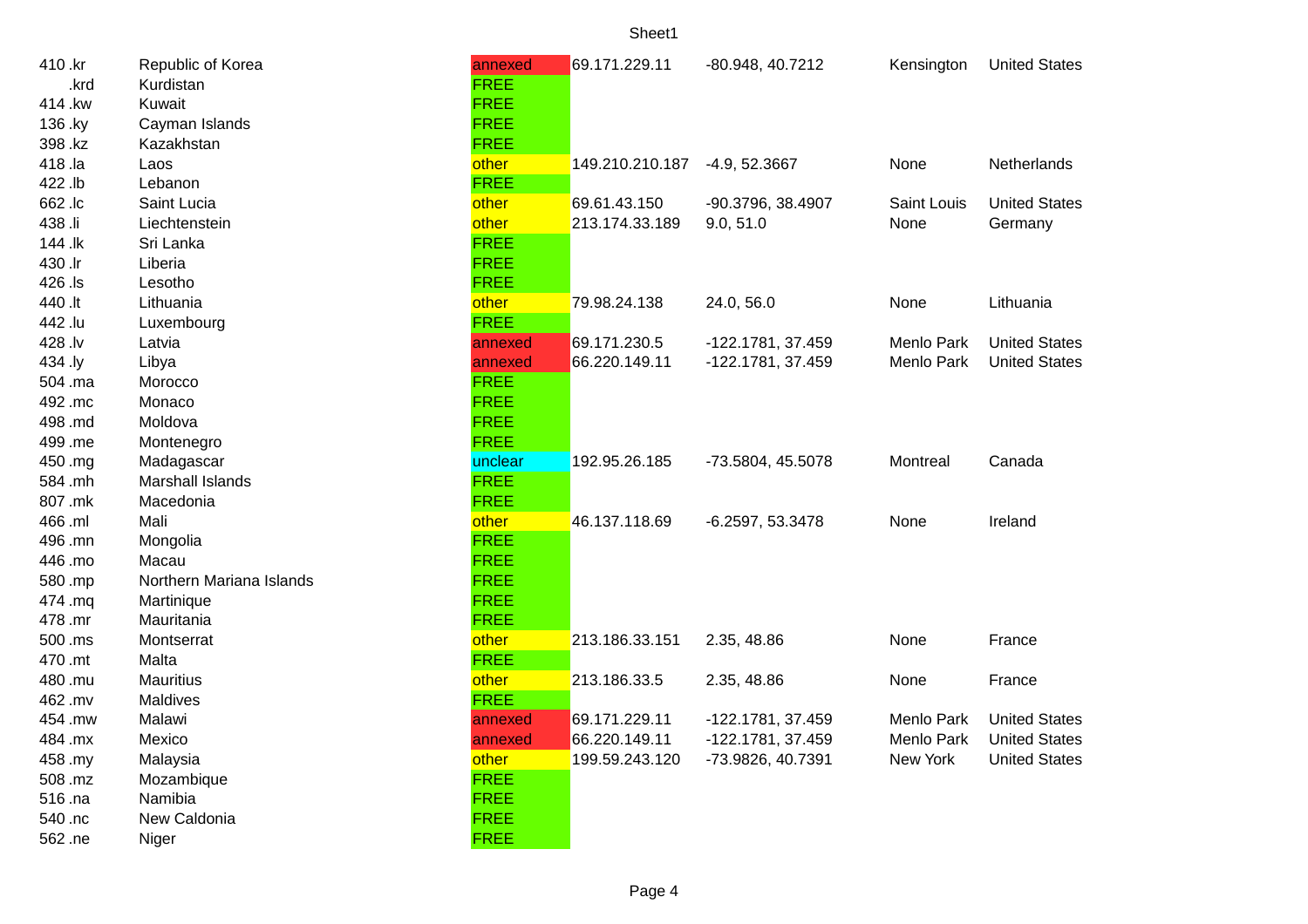| 574.nf  | Norfolk Island                 | annexed     | 69.171.224.11  | -122.1781, 37.459                | Menlo Park    | <b>United States</b> |
|---------|--------------------------------|-------------|----------------|----------------------------------|---------------|----------------------|
| 566.ng  | Nigeria                        | <b>FREE</b> |                |                                  |               |                      |
| 558 .ni | Nicaragua                      | <b>FREE</b> |                |                                  |               |                      |
| 528 .nl | Netherlands                    | annexed     | 69.171.230.5   | -80.948, 40.7212                 | Kensington    | <b>United States</b> |
| 578.no  | Norway                         | annexed     | 69.171.230.5   | -80.948, 40.7212                 | Kensington    | <b>United States</b> |
| 524.np  | Nepal                          | <b>FREE</b> |                |                                  |               |                      |
| 520 .nr | Nauru                          | <b>FREE</b> |                |                                  |               |                      |
| 570.nu  | <b>Niue</b>                    | other       | 194.9.94.86    | 18.0686, 593294                  | None          | Sweden               |
| 554.nz  | New Zealand                    | <b>FREE</b> |                |                                  |               |                      |
| 512.om  | Oman                           | <b>FREE</b> |                |                                  |               |                      |
| 591.pa  | Panama                         | <b>FREE</b> |                |                                  |               |                      |
| 604.pe  | Peru                           | other       | 185.53.179.9   | 9.0, 51.0                        | None          | Germany              |
| 258.pf  | French Polynesia               | <b>FREE</b> |                |                                  |               |                      |
| 598.pg  | Papua New Guinea               | <b>FREE</b> |                |                                  |               |                      |
| 608.ph  | Philippines                    | other       | 199.59.243.120 | -73.98.26, 40.7391               | New York      | <b>United States</b> |
| 586.pk  | Pakistan                       | annexed     | 69.171.229.11  | -80.948, 40.7212                 | Kensington    | <b>United States</b> |
| 616.pl  | Poland                         | annexed     | 66.220.156.2   | -97.4781, 35.6528                | Edmond        | <b>United States</b> |
| 666.pm  | Saint-Pierre and Miquelon      | other       | 85.214.23.15   | $-13.4, 52.5167$                 | <b>Berlin</b> | Germany              |
| 612.pn  | Pitcairn Islands               | annexed     | 69.171.224.11  | -122.1781, 37.459                | Menlo Park    | <b>United States</b> |
| 630.pr  | Puerto Rico                    | annexed     | 69.171.242.11  | -80.948, 40.7212                 | Kensington    | <b>United States</b> |
| 275.ps  | Palestine                      | other       | 50.87.153.37   | $-111.6133, 40.2181$             | Provo         | <b>United States</b> |
| 620.pt  | Portugal                       | annexed     | 69.171.242.11  | -122.1781, 37.459                | Menlo Park    | <b>United States</b> |
| 585.pw  | Palau                          | annexed     | 66.220.149.11  | -122.1781, 37.459                | Menlo Park    | <b>United States</b> |
| 600.py  | Paraguay                       | <b>FREE</b> |                |                                  |               |                      |
| 634.qa  | Qatar                          | <b>FREE</b> |                |                                  |               |                      |
| 638.re  | Reunion                        | annexed     | 69.171.229.11  | -122.1781, 37.459                | Menlo Park    | <b>United States</b> |
| 642.ro  | Romania                        | other       | 184.95.38.196  | -111.9171, 33.4357               | Tempe         | <b>United States</b> |
| 688.rs  | Serbia                         | other       | 5.9.29.115     | 9.0, 51.0                        | None          | Germany              |
| 643.ru  | Russia                         | <b>FREE</b> |                |                                  |               |                      |
| 646.rw  | Rwanda                         | annexed     | 69.171.242.11  | -122.1781, 37.459                | Menlo Park    | <b>United States</b> |
| 682.sa  | Saudi Arabia                   | <b>FREE</b> |                |                                  |               |                      |
| 90.sb   | Solomon Islands                | <b>FREE</b> |                |                                  |               |                      |
| 690.sc  | Seychelles                     | other       | 109.127.8.249  | 47.5, 40.5                       | None          | Azerbaijan           |
| 729.sd  | Sudan                          | annexed     | 69.171.242.11  | -122.1781, 37.459                | Menlo Park    | <b>United States</b> |
| 752.se  | Sweden                         | annexed     | 66.220.146.5   | -122.1781, 37.459                | Menlo Park    | United States        |
| 702.sg  | Singapore                      | <b>FREE</b> |                |                                  |               |                      |
| 654.sh  | Saint Helena                   | <b>FREE</b> |                |                                  |               |                      |
| 705.si  | Slovenia                       | <b>FREE</b> |                |                                  |               |                      |
| 744 .sj | Svalbard and Jan Mayen Islands | <b>FREE</b> |                |                                  |               |                      |
| 703.sk  | Slovakia                       | other       |                | 213.239.215.106 11.0683, 49.4478 | Nurnberg      | Germany              |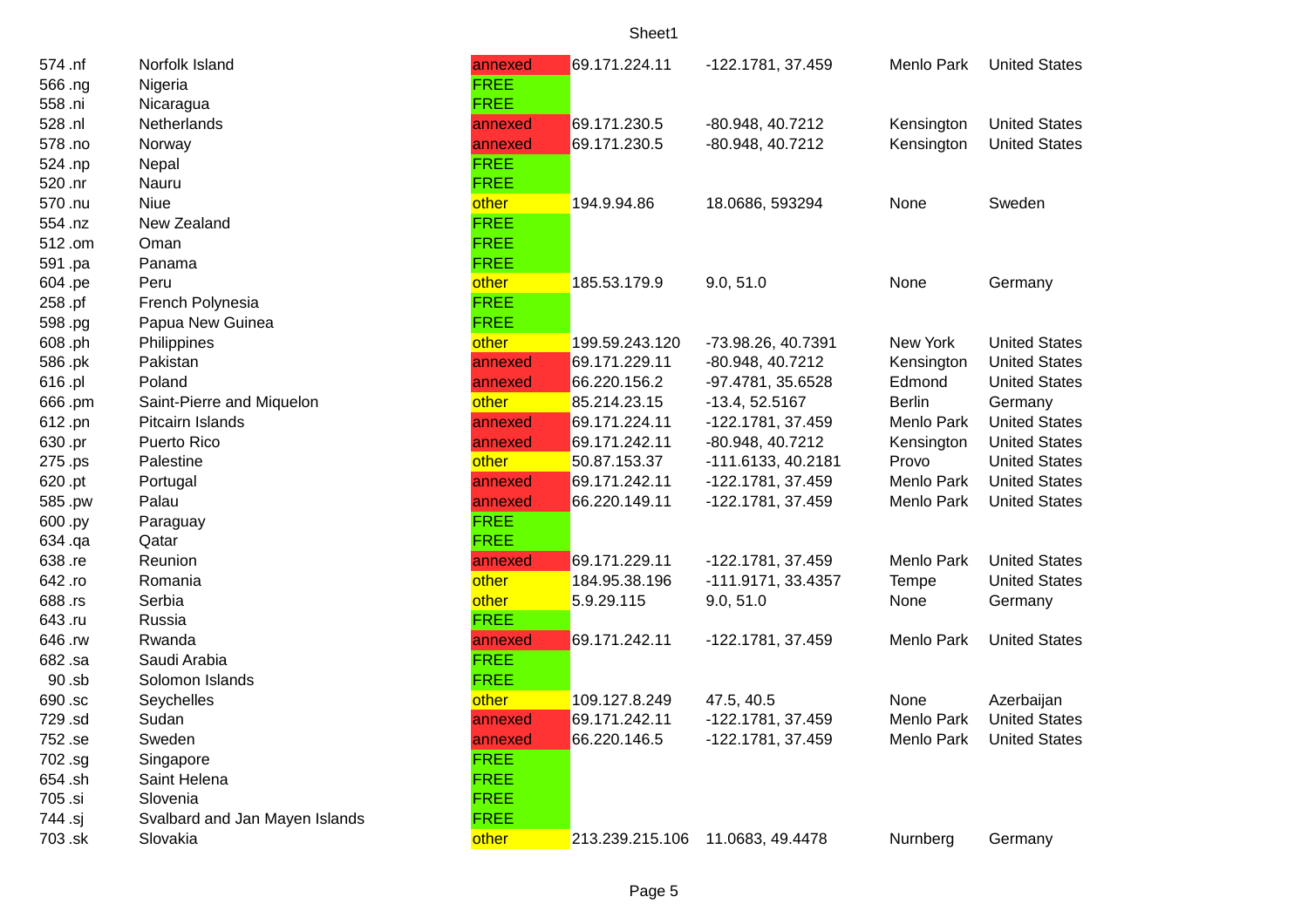| 694.sl  | Sierra Leone                        | <b>FREE</b> |                |                    |            |                         |
|---------|-------------------------------------|-------------|----------------|--------------------|------------|-------------------------|
| 674.sm  | San Marino                          | annexed     | 69.171.229.11  | -122.1781, 37.459  | Menlo Park | <b>United States</b>    |
| 686.sn  | Senegal                             | <b>FREE</b> |                |                    |            |                         |
| 706.so  | Somalia                             | other       | 93.190.235.135 | 7.3333, 49.3167    | Homburg    | Germany                 |
| 740.sr  | Suriname                            | <b>FREE</b> |                |                    |            |                         |
| 678.st  | Sao Tome and Principe               | <b>FREE</b> |                |                    |            |                         |
| .su     | Soviet Union                        | <b>FREE</b> |                |                    |            |                         |
| 222.sv  | El Salvador                         | <b>FREE</b> |                |                    |            |                         |
| 534.sx  | Sint Maarten                        | other       | 208.91.197.7   | -64.6167, 18.4167  | Road Town  | Virgin Islands, British |
| 760.sy  | Syria                               | other       | 91.144.20.76   | 38.0, 35.0         | None       | Syrian Arab Republic    |
| 748.sz  | Swaziland                           | <b>FREE</b> |                |                    |            |                         |
| 796.tc  | <b>Turks and Caicos Islands</b>     | <b>FREE</b> |                |                    |            |                         |
| 148 .td | Chad                                | <b>FREE</b> |                |                    |            |                         |
| 260.tf  | French Southern and Antarctic Lands | annexed     | 66.220.149.11  | -122.1781, 37.459  | Menlo Park | <b>United States</b>    |
| 768.tg  | <b>Togo</b>                         | <b>FREE</b> |                |                    |            |                         |
| 764.th  | Thailand                            | <b>FREE</b> |                |                    |            |                         |
| 762.tj  | Tajikistan                          | annexed     | 69.171.242.11  | -122.1781, 37.459  | Menlo Park | <b>United States</b>    |
| 772.tk  | Tokelau                             | annexed     | 72.167.56.89   | -111.8906, 33.6119 | Scottsdale | <b>United States</b>    |
| 626.tl  | <b>East Timor</b>                   | other       | 217.70.184.38  | 2.35, 48.86        | None       | France                  |
| 795.tm  | Turkmenistan                        | other       | 98.124.199.8   | -122.1873, 47.5727 | Kirkland   | <b>United States</b>    |
| 788.tn  | Tunisia                             | <b>FREE</b> |                |                    |            |                         |
| 776.to  | Tonga                               | <b>FREE</b> |                |                    |            |                         |
| 792.tr  | Turkey                              | <b>FREE</b> |                |                    |            |                         |
| 780.tt  | Trinidad and Tobago                 | <b>FREE</b> |                |                    |            |                         |
| 798.tv  | Tuvalu                              | <b>FREE</b> |                |                    |            |                         |
| 158.tw  | Taiwan                              | annexed     | 66.220.158.11  | -80.948, 40.7212   | Kensington | <b>United States</b>    |
| 834.tz  | Tanzania                            | <b>FREE</b> |                |                    |            |                         |
| 804.ua  | Ukraine                             | <b>FREE</b> |                |                    |            |                         |
| 800.ug  | Uganda                              | annexed     | 173.252.74.22  | -80.948, 40.7212   | Kensington | <b>United States</b>    |
| 826.uk  | United Kingdom                      | other       | 208.91.197.39  | -64.6167, 18.4167  | Road Town  | Virgin Islands, British |
| 840.us  | <b>United States of America</b>     | annexed     | 69.171.230.5   | -97.4781, 35.6528  | Edmond     | <b>United States</b>    |
| 858.uy  | Uruguay                             | <b>FREE</b> |                |                    |            |                         |
| 860.uz  | Uzbekistan                          | other       | 46.8.35.132    | 69.25, 42.3167     | Tashkent   | Uzbekistan              |
| 336.va  | <b>Vatican City</b>                 | <b>FREE</b> |                |                    |            |                         |
| 670.vc  | Saint Vincent and the Grenadines    | other       | 217.70.184.38  | 2.35, 48.86        | None       | France                  |
| 862.ve  | Venezuela                           | <b>FREE</b> |                |                    |            |                         |
| 92.yg   | <b>British Virgin Islands</b>       | other       | 91.121.221.119 | 2.35, 48.86        | New York   | France                  |
| 850 .vi | United States Virgin Islands        | <b>FREE</b> |                |                    |            |                         |
| 704.vn  | Vietnam                             | annexed     | 69.171.230.5   | -97.4781, 35.6528  | Edmond     | <b>United States</b>    |
| 548.vu  | Vanuatu                             | annexed     | 66.220.158.11  | -122.1873, 47.5727 | Menlo Park | <b>United States</b>    |